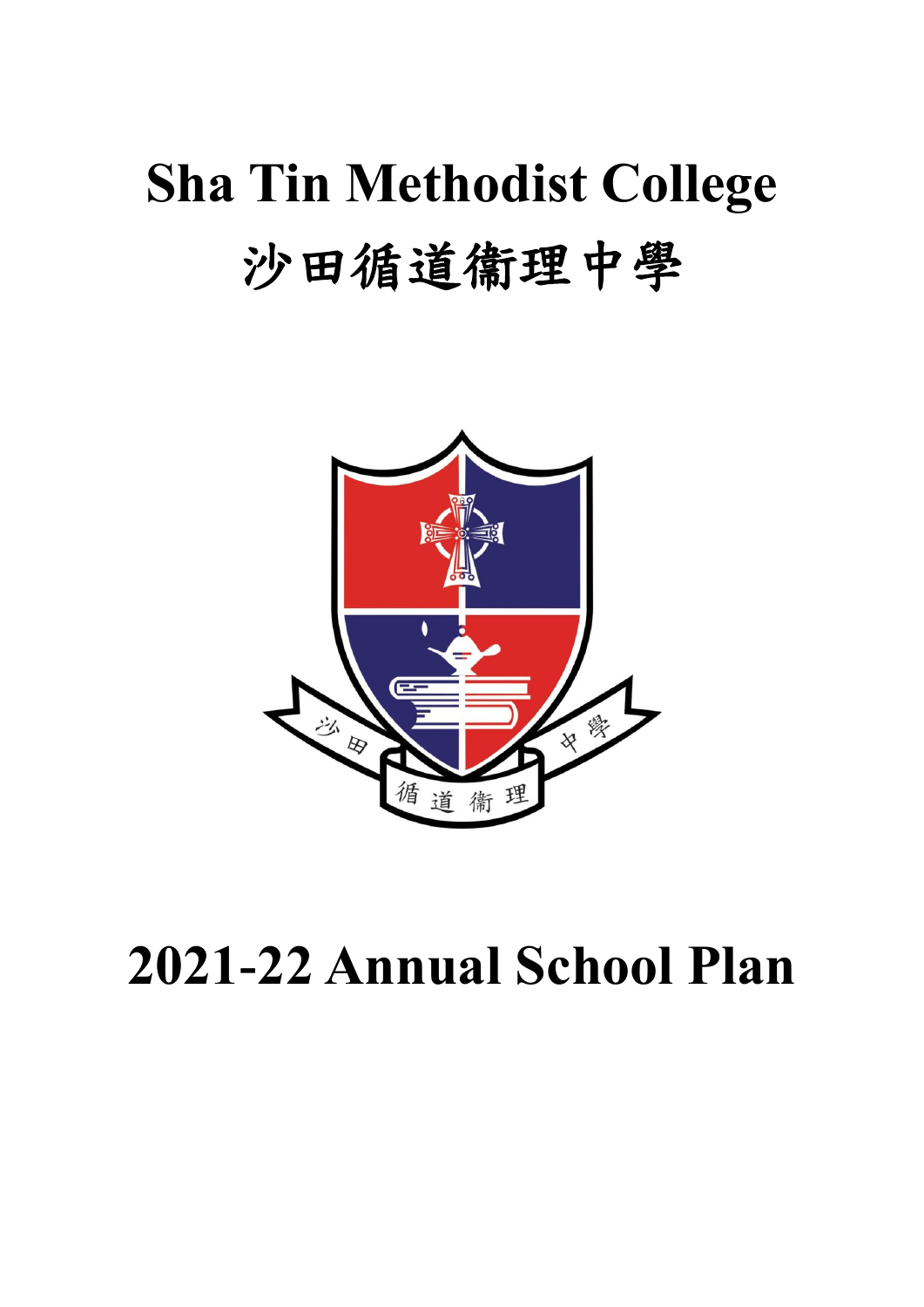#### **Sha Tin Methodist College 2021-2022 ASP Annual School Plan**

#### **Theme**

**To Create, Share & Explore Together; To Persevere, Be Grateful & Grow Together**

#### **Major Concerns**

- **1. To strengthen students'self-directed learning and peer learning capacity**
- **2. To facilitate experiential learning with flexible and lively application of knowledge and creativity**
- **3. To cultivate the spirit of grit, thankfulness and the attitude of embracing challenges with optimism**

#### **Action Plans**

 **Concern 1**: **To strengthen students' self-directed learning and peer learning capacity** 

| <b>Objectives</b>                                                                            | <b>Strategies &amp; Action Plans</b>                                                                                                                                                                                                                                                                                                                                                                                                                                                                                       | In-charge                                                        | Success criteria                                                                                                                                                                                                                                                                                                                                                             |
|----------------------------------------------------------------------------------------------|----------------------------------------------------------------------------------------------------------------------------------------------------------------------------------------------------------------------------------------------------------------------------------------------------------------------------------------------------------------------------------------------------------------------------------------------------------------------------------------------------------------------------|------------------------------------------------------------------|------------------------------------------------------------------------------------------------------------------------------------------------------------------------------------------------------------------------------------------------------------------------------------------------------------------------------------------------------------------------------|
| 1.1<br>To<br>strengthen<br>students'<br>self-directed<br>learning<br>attitude and<br>ability | 1. To foster in students self-directed learning attitude,<br>i.e. 'First establish their goals appropriately, then<br>implement them actively, review them regularly<br>and improve them gradually' through:<br>a. Form Teacher lessons & Class meetings,<br>morning or cyclic assemblies, reading materials<br>b. 'Self-Regulated Learning' lessons to promote<br>reflective learning: create space for students to<br>learn solitude, to reflect on themselves, to seek<br>and explore the essence of learning and their | Teachers<br>Form<br>Affairs<br>AG<br><b>ADC</b><br>Reading Group | 70% of students and teachers would agree<br>a.<br>that Form teacher lessons, Class meetings,<br>assemblies and reading materials could<br>reinforce students' self-learning attitude<br>70% of teachers and students would<br>b.<br>concur that self-regulated lessons could<br>fulfill its purposes, namely promoting<br>reflective learning and self-regulated<br>learning |
|                                                                                              | life directions                                                                                                                                                                                                                                                                                                                                                                                                                                                                                                            |                                                                  |                                                                                                                                                                                                                                                                                                                                                                              |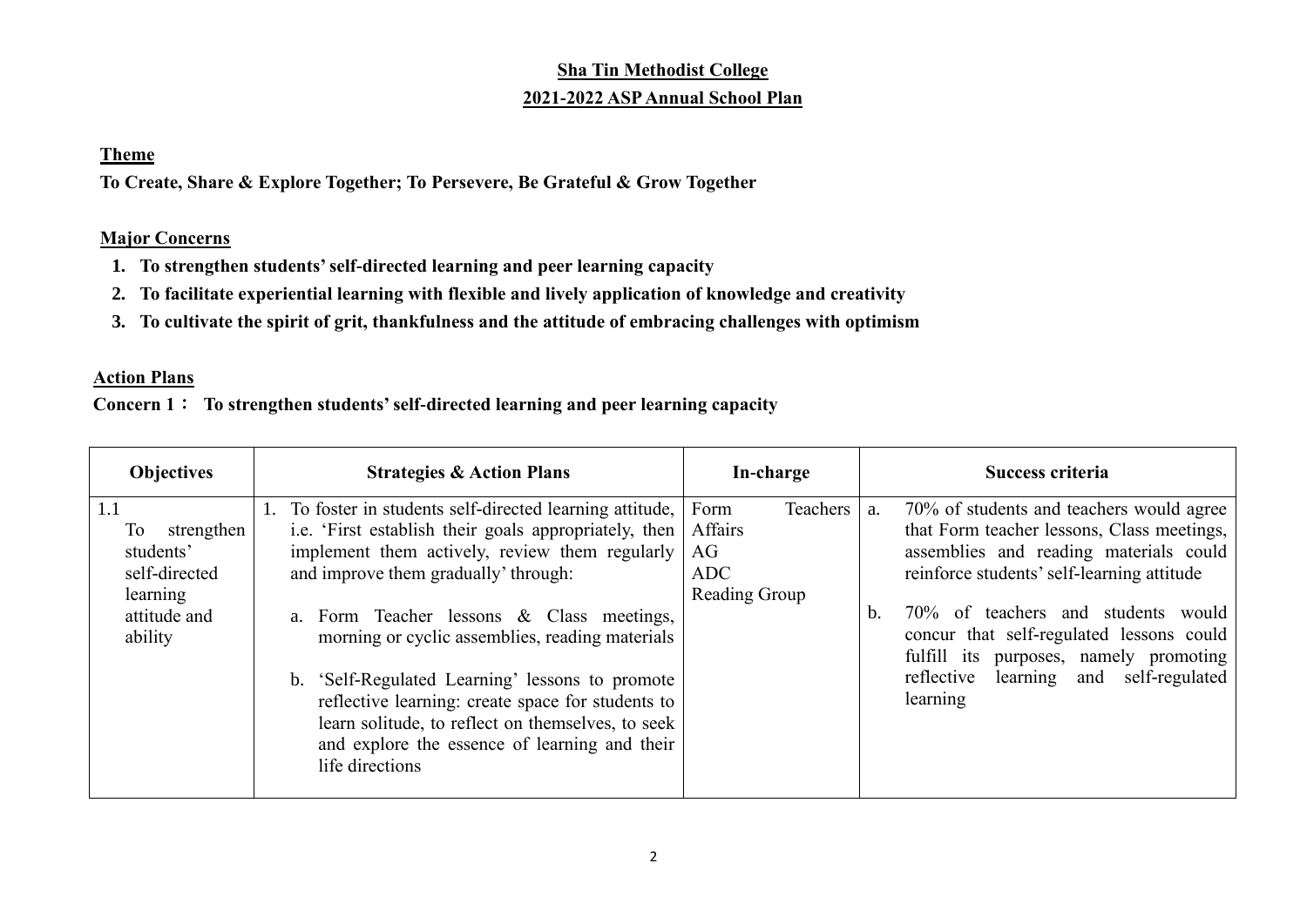|  | 2. To enhance students' Self-directed learning ability:                                          | <b>ADC</b>            | a.             | 70% of students and teachers agree that        |
|--|--------------------------------------------------------------------------------------------------|-----------------------|----------------|------------------------------------------------|
|  |                                                                                                  | <b>Subject Panels</b> |                | pre-study, note-taking and                     |
|  | a. Enrich students' understanding of self-directed                                               | Reading Group         |                | information-searching tasks enhance their      |
|  | learning strategies & nurture the habits of                                                      | <b>ITC</b>            |                | self-learning ability and agree that the       |
|  | pre-study, notetaking, information-searching in                                                  |                       |                | BYOD in F.1-3 are used properly                |
|  | the internet and proper use of BYOD                                                              |                       | $\mathbf b$ .  | Each subject panel has highlighted the         |
|  |                                                                                                  |                       |                | self-learning tasks and daily marks of such    |
|  | b. Remark and highlight self-directed learning<br>tasks and the daily marks of such tasks in the |                       |                | tasks in the Schemes of Work clearly and       |
|  | subjects' schemes of Work clearly                                                                |                       |                | subject teachers follow the schemes of         |
|  |                                                                                                  |                       |                | work closely                                   |
|  | c. Optimize and design learning tasks of                                                         |                       |                |                                                |
|  | "Language across the curriculum" (LaC) and                                                       |                       | c.             | LaC and RaC learning tasks are designed        |
|  | "Reading across the curriculum" (RaC) in                                                         |                       |                | to facilitate students' self-directed learning |
|  | related subjects                                                                                 |                       |                |                                                |
|  |                                                                                                  |                       |                |                                                |
|  | d. To raise the initiatives of students and reduce                                               | <b>ADC</b>            | a.             | 70% of students find the arrangements of       |
|  | the test anxiety, subject panels                                                                 | <b>Subject Panels</b> |                | the various types of assignments raise the     |
|  |                                                                                                  | Gifted<br>education   |                | initiative of students and reduce the test     |
|  | a. Adjust the quality and quantity of all                                                        | Group                 |                | anxiety                                        |
|  | assignments and diversify the objectives of                                                      | GC                    |                |                                                |
|  | Pre-study for boosting their curiosity; Class                                                    |                       | $\mathbf b$ .  | 70% of students find the assessments'          |
|  | work for solving challenging problems                                                            |                       |                | arrangements appropriate in general and        |
|  | together; homework for consolidating their                                                       |                       |                | reduce the test anxiety                        |
|  | learning foundation                                                                              |                       | $\mathbf{c}$ . | Participants find the peer study groups or     |
|  |                                                                                                  |                       |                | learning circles can facilitate enquiry        |
|  | b. Fix the number of each Form's daily                                                           |                       |                | learning, co-construction of knowledge         |
|  | assessments, i.e. No more than TWO quizzes                                                       |                       |                | and strengthen self-regulated learning         |
|  | and ONE dictation a day in the Junior form;                                                      |                       |                | capacity                                       |
|  | while No more than TWO quizzes or TWO                                                            |                       |                |                                                |
|  | dictations a day in Senior form                                                                  |                       |                |                                                |
|  | c. Set up learning communities/peer study                                                        |                       |                |                                                |
|  | Groups/learning circles to cater for students'                                                   |                       |                |                                                |
|  | diverse needs                                                                                    |                       |                |                                                |
|  |                                                                                                  |                       |                |                                                |
|  |                                                                                                  |                       |                |                                                |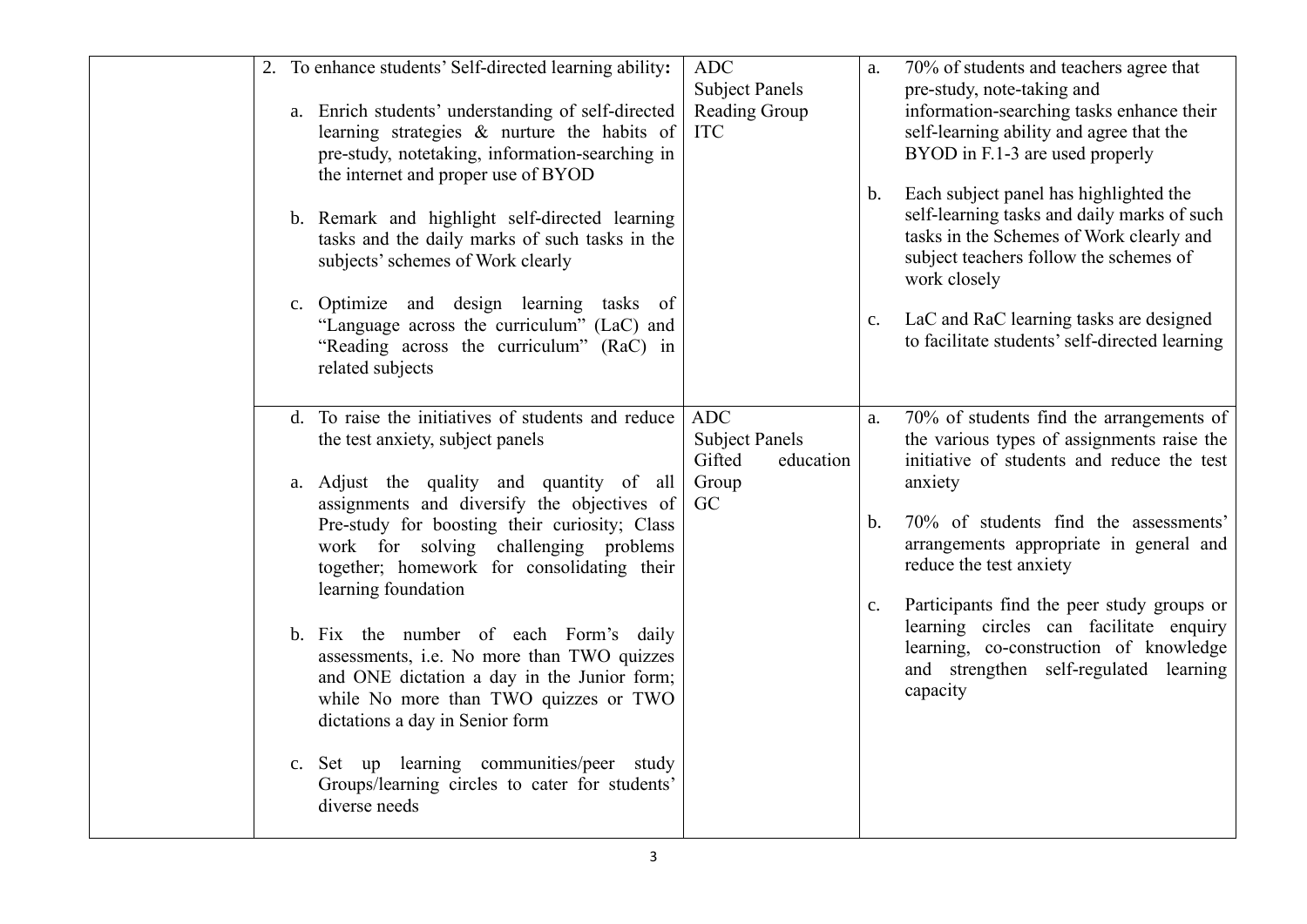| To increase<br>1.2<br>peer learning<br>capacity to<br>boost up<br>self-confidenc<br>e, satisfaction<br>and fulfilment | 1. To promote collaborative learning, enquiry<br>learning and co-construction of knowledge,<br>subject panels<br>Employ various e-learning software, apps, and<br>a.<br>eLearning platforms in the lessons regularly to<br>engage students in collaborative meaningful<br>learning tasks<br>b. Demonstrate students' co-learning outcome<br>(collaborative learning) frequently<br>c. Promote interdisciplinary learning activities<br>and projects especially in junior forms | <b>ADC</b><br><b>Subject Panels</b><br><b>ITC</b><br>FT group | 70% of teachers remark that they employ<br>a.<br>various teaching tools regularly in the<br>lessons to engage students in collaborative<br>enquiry learning tasks<br>70% of teachers and students would agree<br>$\mathbf{b}$ .<br>that the display and sharing of the learning<br>outcome can strengthen peer learning,<br>boost up confidence and ownership of<br>knowledge<br>70% of teachers and students would agree<br>$C_{\bullet}$<br>that interdisciplinary learning activities<br>and projects facilitate enquiry learning and<br>co-construction of knowledge |
|-----------------------------------------------------------------------------------------------------------------------|--------------------------------------------------------------------------------------------------------------------------------------------------------------------------------------------------------------------------------------------------------------------------------------------------------------------------------------------------------------------------------------------------------------------------------------------------------------------------------|---------------------------------------------------------------|--------------------------------------------------------------------------------------------------------------------------------------------------------------------------------------------------------------------------------------------------------------------------------------------------------------------------------------------------------------------------------------------------------------------------------------------------------------------------------------------------------------------------------------------------------------------------|
|                                                                                                                       | 2. Continue the BYOD policy in junior forms to<br>provide a favorable e-learning environment for<br>students to learn collaboratively<br>engages students in meaningful e-learning<br>collaborative activities by making use of the<br>BYOD and e-learning interactive TVs<br>b. strengthen ITE education and literacy                                                                                                                                                         | Subject Panels;<br><b>ITC</b><br><b>Computer Panel</b><br>RC  | collaborative learning<br>activities<br>iPad<br>a.<br>would be conducted in the lessons in all<br>junior Forms. 70% of teachers and<br>students agree that the e-learning iPads<br>and interactive TVs facilitate students'<br>learning<br>70% of teachers and students agree that IT<br>b.<br>education can cater for their e-learning<br>needs                                                                                                                                                                                                                         |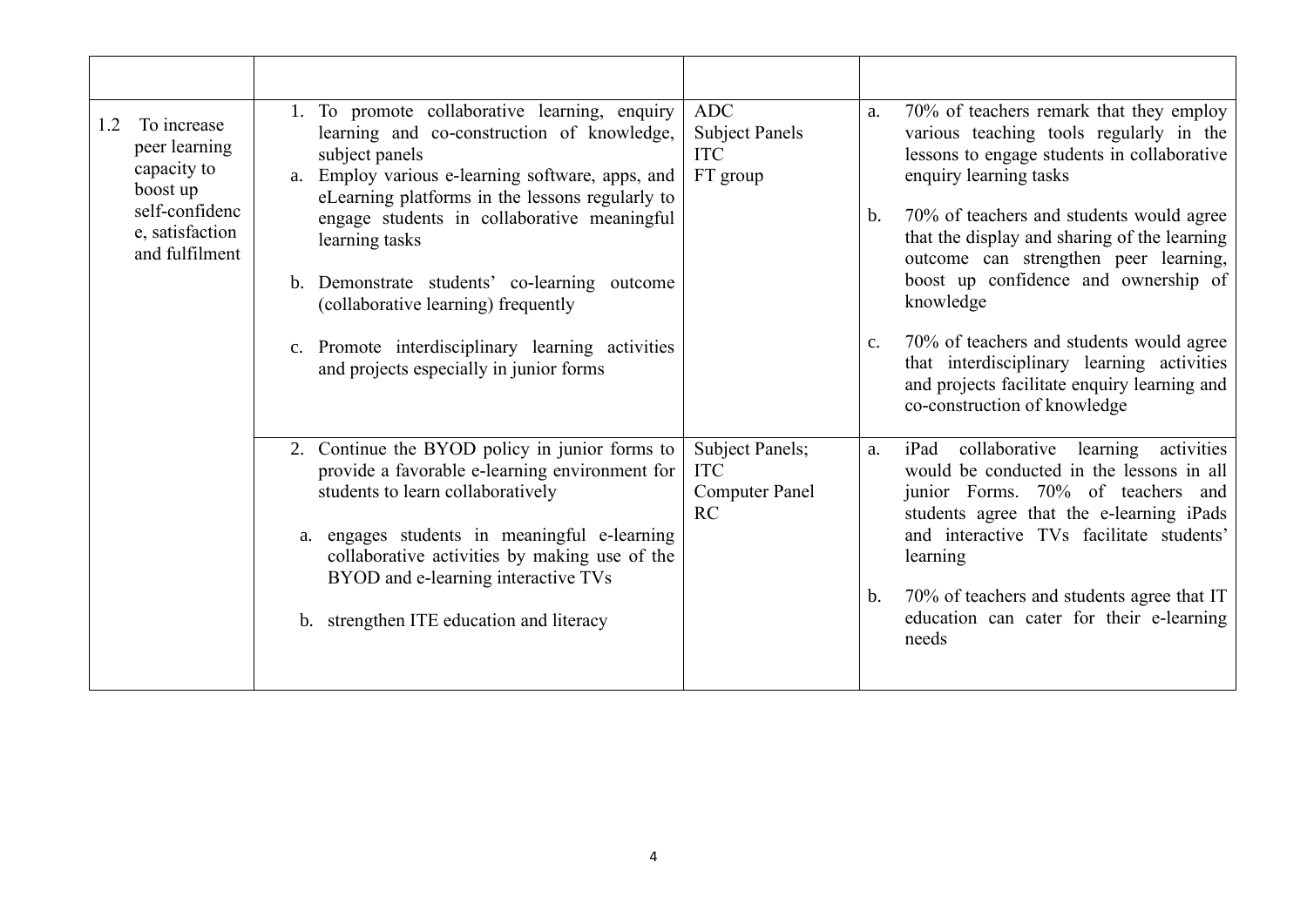| <b>Objectives</b>                                                                                                                                            | <b>Strategies</b>                                                                                                                                                                                                                                                                                                                                                                                                                                                                                                                                                                                                                                                                                                                                                                                                                                                                                                                                                                                                                                                                                                                                           | In-charge                                                                          | <b>Success Criteria</b>                                                                                                                                                                                                                                                                                                                                                               |
|--------------------------------------------------------------------------------------------------------------------------------------------------------------|-------------------------------------------------------------------------------------------------------------------------------------------------------------------------------------------------------------------------------------------------------------------------------------------------------------------------------------------------------------------------------------------------------------------------------------------------------------------------------------------------------------------------------------------------------------------------------------------------------------------------------------------------------------------------------------------------------------------------------------------------------------------------------------------------------------------------------------------------------------------------------------------------------------------------------------------------------------------------------------------------------------------------------------------------------------------------------------------------------------------------------------------------------------|------------------------------------------------------------------------------------|---------------------------------------------------------------------------------------------------------------------------------------------------------------------------------------------------------------------------------------------------------------------------------------------------------------------------------------------------------------------------------------|
| To implement<br>2.1<br>experiential<br>learning<br>activities to<br>deepen, focus<br>and sustain<br>students'<br>essential (five)<br>learning<br>experiences | Experiential activities are organized to let students<br>learn by doing, to apply what they learn in the<br>lessons, to deepen the learning knowledge, focus on<br>problem-solving skills and sustain creativity.<br>a. Subject panels, Committees and Groups should<br>integrate the idea of experiential learning into<br>their curriculum and highlight the activities in the<br>Schemes of Work or Action Plans clearly.<br>b. Five essential learning experiences and examples<br>of experiential learning activities are as follows:<br>Moral and Civil Education:<br>'Poverty and care for the Needy' experiential<br>$\checkmark$<br>learning activities (e.g. FG.2 PSHE activity<br>in Sham Shui Po)<br>Intellectual Development:<br>Authentic language exposure (e.g. English,<br>$\checkmark$<br>Putonghua)<br>Entrepreneurship & Business learning (e.g.<br>$\checkmark$<br>BAFS, Economics, Technology)<br>Nature excursion, field trips (e.g. Geography,<br>$\checkmark$<br>Physics, Biology, Science)<br>$\checkmark$<br>Scientific experiments and STEM hands-on<br>experiences (e.g. Science exhibition and<br>competitions and STEM Week) | Committees/<br>Subject<br>Panels/<br>KLAs/Groups/<br>Clubs;<br>LWLC;<br><b>ECA</b> | Each subject would conduct not less<br>a.<br>than 2 experiential activities for all in<br>each Form and highlight the activities<br>in the Schemes of Work or Action Plans<br>clearly<br>70% of students find the experiential<br>b.<br>learning activities deepen their subject<br>knowledge, focus on problem-solving<br>skills and sustain creativity throughout<br>the whole year |

**Concern 2**: **To facilitate experiential learning with flexible and lively application of knowledge, problem solving skills and creativity**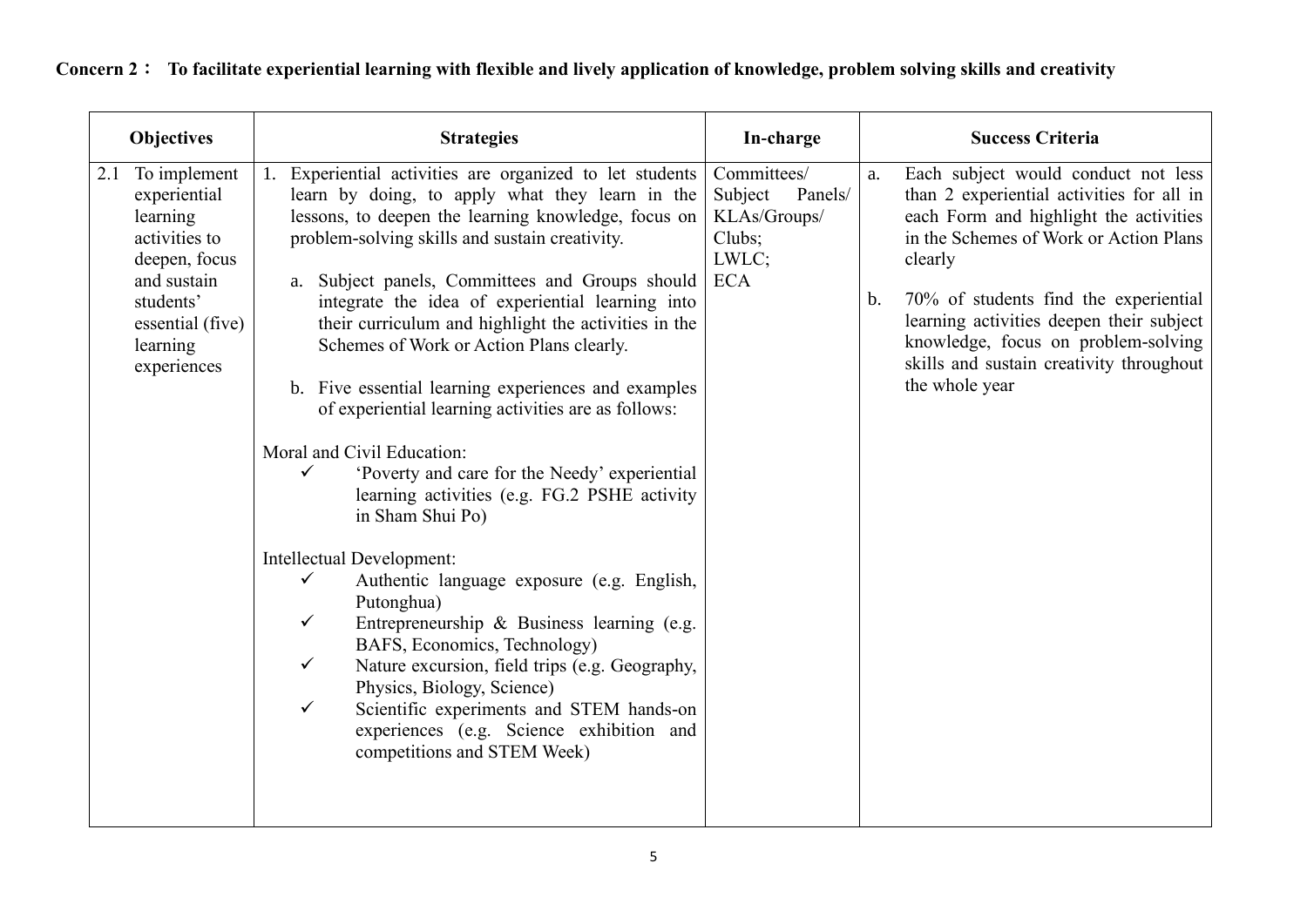| <b>Community Service:</b><br>Community Services activities (e.g. Chinese,<br>$\checkmark$<br>English, RME, PSHE subjects' collaborative<br>projects)                                                                                                                                                                                                                                                                       |                                                                                                                                                                                                                                                                                                                                                         |
|----------------------------------------------------------------------------------------------------------------------------------------------------------------------------------------------------------------------------------------------------------------------------------------------------------------------------------------------------------------------------------------------------------------------------|---------------------------------------------------------------------------------------------------------------------------------------------------------------------------------------------------------------------------------------------------------------------------------------------------------------------------------------------------------|
| Physical and Aesthetic Development:<br>Aesthetic experiences (e.g. Music, VA, ECA)<br>$\checkmark$<br>Physical Education experiences (e.g. PE,<br>$\checkmark$<br>ECA)<br>Career-related Experiences:<br>Careers shadowing activities and ApL taster<br>$\checkmark$<br>programs $(CC)$                                                                                                                                    |                                                                                                                                                                                                                                                                                                                                                         |
| 2. To set up the Life-Wide Learning Committee (LWLC)<br>to formulate, coordinate and synthesize experiential<br>learning activities with ECAC activities<br>a. LWLC would be responsible for<br>$\div$ F.1 Experiential learning in the Post-exam<br>days<br>$\div$ F.2 Fridays' after-school experiential learning<br>$\div$ F.4 Mainland/cross-border excursions etc.<br>b. ECA optimizes large-scale/whole-school level | a. LWLC design and implement various<br>experiential learning activities smoothly<br>and as scheduled<br>70% of teachers would be satisfied with<br>the arrangement of the experiential<br>learning activities and the coordination<br>of the time, venue, targeted audience and<br>arrangement of large-scale activities<br>organized by LWLC and ECAC |
| activities through better arrangements of venues<br>and targeted audience                                                                                                                                                                                                                                                                                                                                                  |                                                                                                                                                                                                                                                                                                                                                         |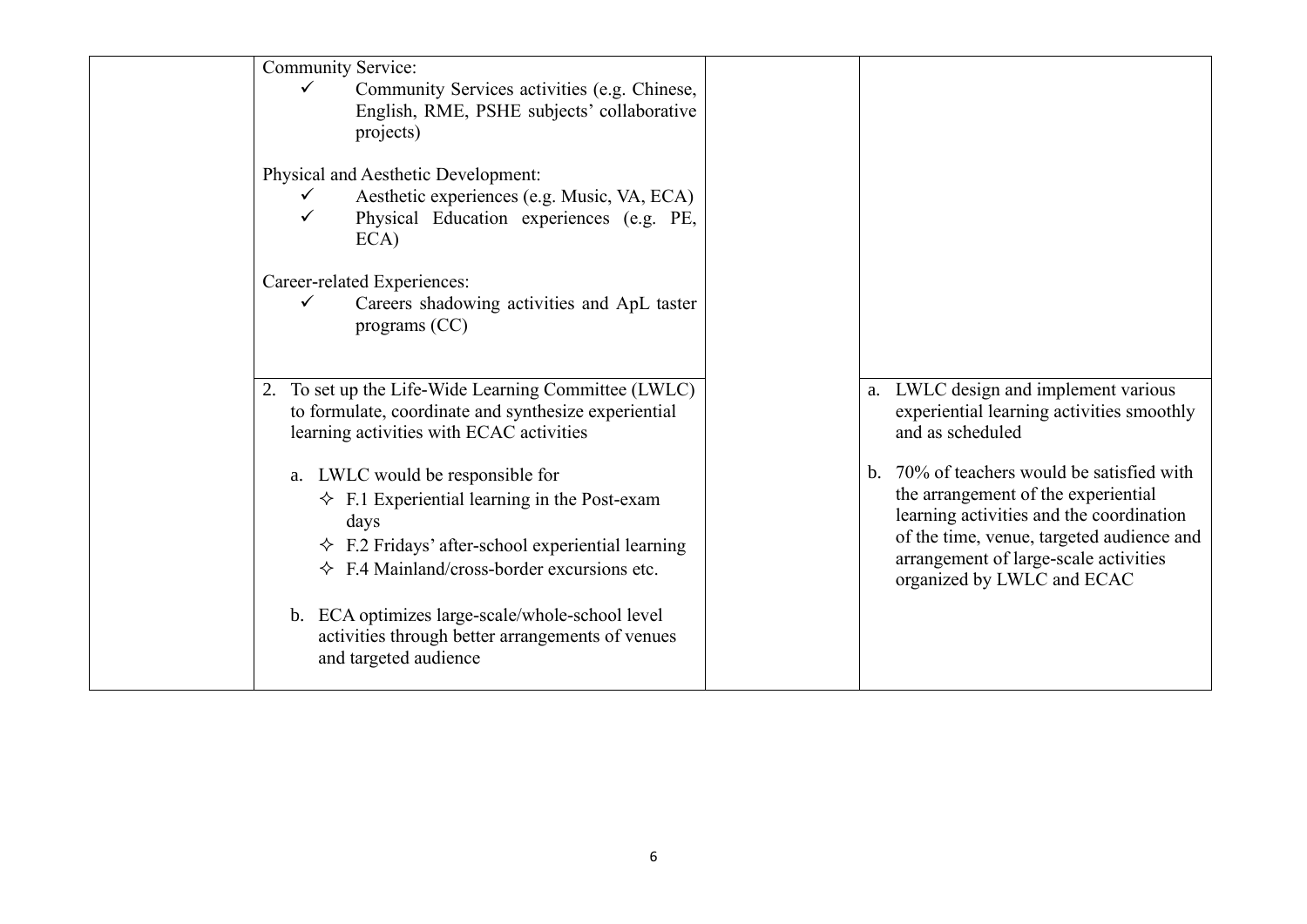## **Concern 3: To cultivate the spirit of grit, thankfulness and the attitude of embracing challenges with optimism**

| <b>Objectives</b>                                                                                                                                                                   | <b>Strategies</b>                                                                                                                                                                                                                                                                                                                                                                                                                                                                                                                                                                                                                                                                                                                                                                                                                      | In-charge                       | <b>Success Criteria</b>                                                                                                                                                                                                                                                                                                                                                                                                                                                                                                                                                                                                                                                   |
|-------------------------------------------------------------------------------------------------------------------------------------------------------------------------------------|----------------------------------------------------------------------------------------------------------------------------------------------------------------------------------------------------------------------------------------------------------------------------------------------------------------------------------------------------------------------------------------------------------------------------------------------------------------------------------------------------------------------------------------------------------------------------------------------------------------------------------------------------------------------------------------------------------------------------------------------------------------------------------------------------------------------------------------|---------------------------------|---------------------------------------------------------------------------------------------------------------------------------------------------------------------------------------------------------------------------------------------------------------------------------------------------------------------------------------------------------------------------------------------------------------------------------------------------------------------------------------------------------------------------------------------------------------------------------------------------------------------------------------------------------------------------|
| 3.1 To cultivate the<br>spirit of grit,<br>develop their<br>growth<br>mindset, assist<br>students to<br>treasure effort<br>and foster the<br>attitude of<br>embracing<br>challenges | 1. Strengthen students' learning confidence and grit,<br>reduce their test anxiety<br>a. Convey the core messages of growth mindset and grit<br>in lessons<br>$\Diamond$ "Everyone can learn" and "I believe you can"<br>$\diamond$ The crux of success lies in passion and efforts<br>rather than talents and IQ<br>$\Diamond$ With meaningful goals plus planned and persistent<br>practices, abilities can be enhanced<br>$\Diamond$ See mistakes as a part of learning. Encourage<br>students to embrace failure and reframe mistakes<br>into learning opportunities<br>$\Diamond$ The process is more important than the outcomes<br>b. Inculcate the value of perseverance through 'Read their<br>Lives' curriculum to enable students to overcome<br>challenges and failures with courage and strive in the<br>face of hardship | SDLEC;<br><b>Subject Panels</b> | 70% of teachers and students value effort in<br>a.<br>learning. Students can learn from mistakes.<br>70 % students find 'Read their Lives'<br>b.<br>curriculum inspiring that encourage them to<br>face difficulties with determination and<br>perseverance<br>70 % of students agree that the design of<br>$\mathbf{c}$ .<br>teaching and assignments can ignite learning<br>passion and boost their learning confidence<br>70 % of students agree that the study skill<br>$d_{\cdot}$<br>taught by each subject can enhance their<br>self-learning ability<br>70% of students agree that they have<br>e.<br>confidence to deal with difficult parts in each<br>subject. |
|                                                                                                                                                                                     | c. Strengthen growth mindset and grit through teaching<br>$\Diamond$ Encourage students to embrace challenges by<br>setting appropriate goals (slightly higher than<br>students' ability)<br>$\Diamond$ Assist students to make concrete steps to reach<br>their goal<br>$\Diamond$ Subject Panel equip students with study skills to<br>enhance students' self-learning ability<br>$\Diamond$ Design extended tasks that ignite learning passion<br>$\Diamond$ Subject Panel teach students study strategies and<br>ways to deal with difficult parts of the topics to                                                                                                                                                                                                                                                                |                                 | 70% of students agree that teachers' feedback<br>f.<br>is appropriate and can raise their examination<br>confidence<br>Highlight good points and<br>of<br>areas<br>g.<br>improvement during marking as an item of<br>book observation                                                                                                                                                                                                                                                                                                                                                                                                                                     |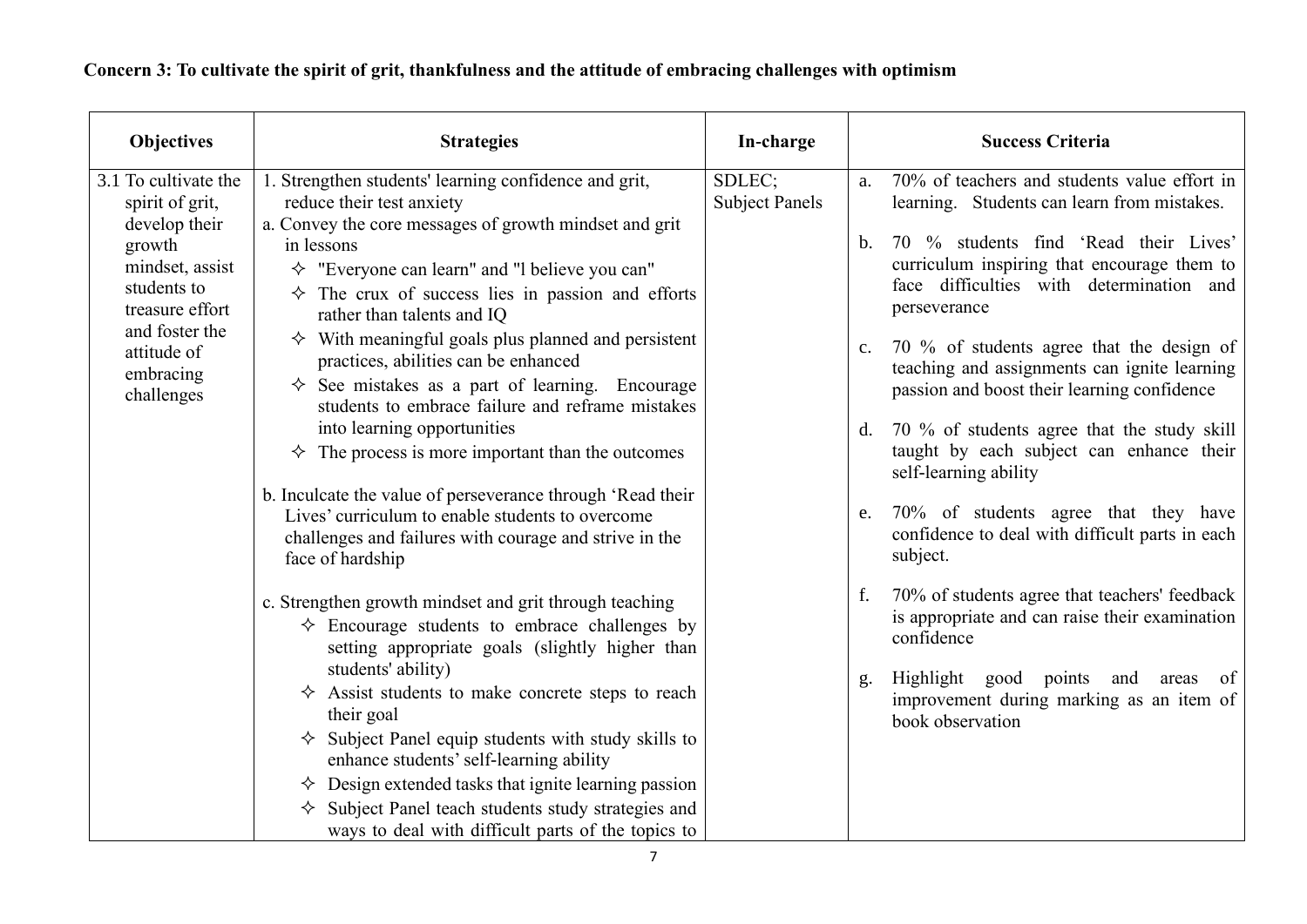|                                             | enhance students' learning effectiveness<br>$\Leftrightarrow$ Provide suitable support for students with<br>learning difficulties, e.g. concepts breakdown,<br>graded materials etc.<br>$\Diamond$ Facilitate students in the pursuit of challenges<br>d. Reinforce the value of hard work with positive and<br>concrete feedback in the assignments and<br>assessments<br>$\Diamond$ Highlight good points and areas of improvement<br>during marking to boost the examination<br>confidence of students<br>$\Diamond$ Recognize and praise students' efforts, learning<br>strategies and actions<br>$\Diamond$ Provide concrete comments on the strengths of<br>students' work and highlight the areas "not yet"<br>mastered by providing opportunities and methods<br>for improvements |                                                                                                         |                                                                                                                                                                                                                                                                                                                                                                                                                   |
|---------------------------------------------|-------------------------------------------------------------------------------------------------------------------------------------------------------------------------------------------------------------------------------------------------------------------------------------------------------------------------------------------------------------------------------------------------------------------------------------------------------------------------------------------------------------------------------------------------------------------------------------------------------------------------------------------------------------------------------------------------------------------------------------------------------------------------------------------|---------------------------------------------------------------------------------------------------------|-------------------------------------------------------------------------------------------------------------------------------------------------------------------------------------------------------------------------------------------------------------------------------------------------------------------------------------------------------------------------------------------------------------------|
| 2.<br>a.<br>$\mathbf{b}$ .<br>$C_{\bullet}$ | Through continuous training in activities to enforce<br>students'<br>self-discipline<br>and<br>encourage<br>companionship to face challenges collaboratively,<br>Encourage the participants of Round Estate<br>Run, Sports Days and Swimming Gala to set<br>their individual goals and train themselves<br>regularly towards the goals<br>Design whole-form activities (e.g. $:$ F.1<br>Adventure Day Camp, F.3 Hiking, F.4 Growth<br>Camp, F.5 Embracing Failure Activities )<br>highlighting the theme above<br>Regular training (e.g. competitions, school<br>teams, extra-curricular activities)                                                                                                                                                                                      | SDLEC;<br>Committees/<br>Subject Panels/<br>Groups/ Clubs<br>PE Panel<br>AG<br>Form Teachers<br>Affairs | a. 70% of students would agree that regular PE<br>training could strengthen their perseverance<br>b. 70% of students would concur that the form<br>level activities could enhance companionship<br>c. The attendance of participants in regular<br>training activities would be more than 70%<br>d. 70% of students would agree they could learn<br>how to handle adversity through the sharing of<br>their peers |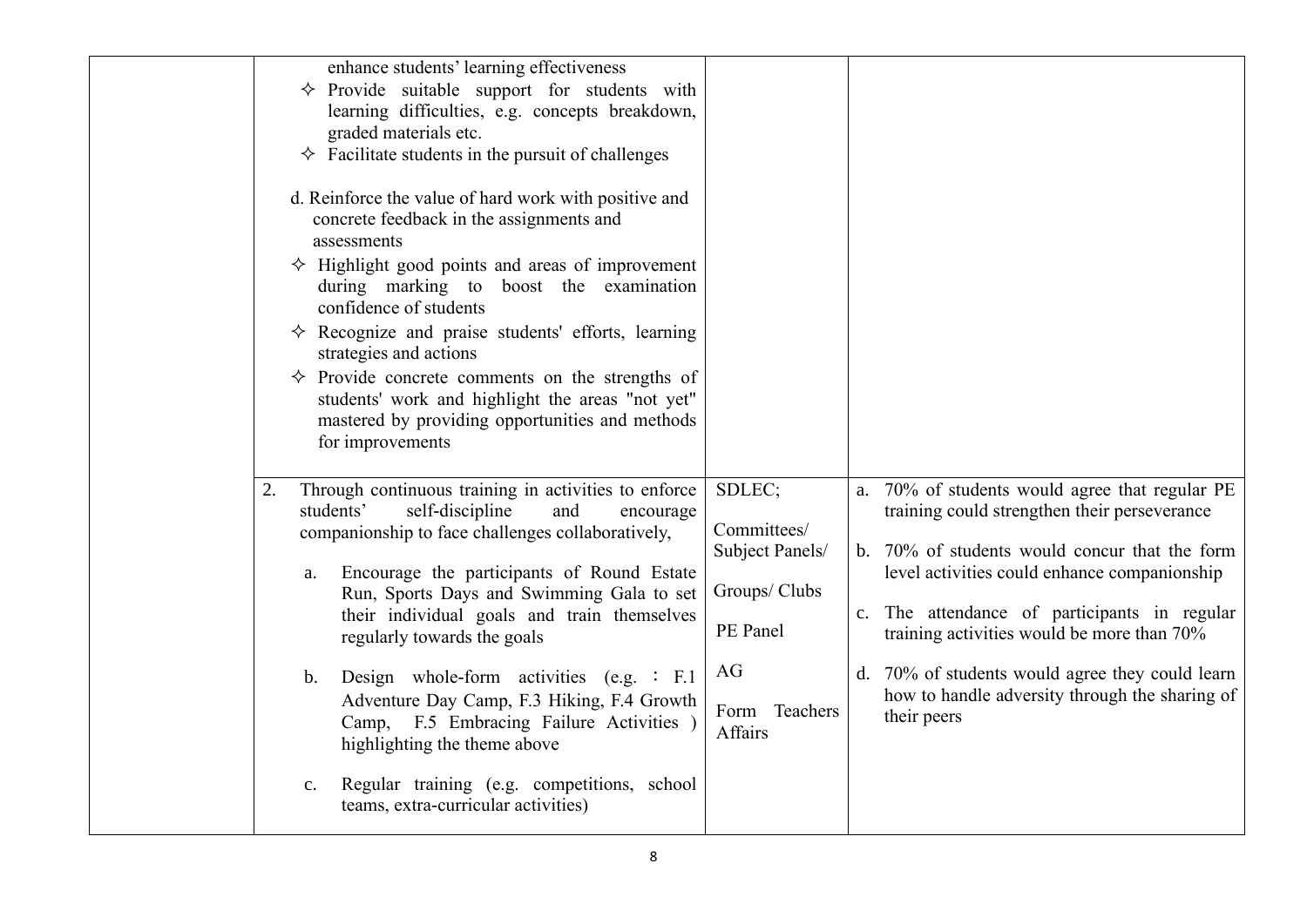|                                                                                                              | Assemblies and form meetings to let students<br>d.<br>share about their challenges in the activities<br>they have joined                                                                                                                                                                                                                                                                                                                                                                                                                                                                                                                                                         |                                                                             |                                                                                                                                                                                                                                                                                                                                                            |
|--------------------------------------------------------------------------------------------------------------|----------------------------------------------------------------------------------------------------------------------------------------------------------------------------------------------------------------------------------------------------------------------------------------------------------------------------------------------------------------------------------------------------------------------------------------------------------------------------------------------------------------------------------------------------------------------------------------------------------------------------------------------------------------------------------|-----------------------------------------------------------------------------|------------------------------------------------------------------------------------------------------------------------------------------------------------------------------------------------------------------------------------------------------------------------------------------------------------------------------------------------------------|
|                                                                                                              | 3. To reinforce independence and the spirit of grit<br>through the design and implementation of activities<br>a. Leadership training focusing on problem-solving<br>ability<br>b. Emphasize the leading role of students in<br>activities to improve their sense of ownership and<br>commitment<br>c. Provide explanations of activities to develop<br>students' Growth Mindset<br>Before activities, students should be assisted<br>✧<br>to set achievable targets and fulfill them step<br>by step<br>During activities, students could review, look<br>✧<br>forward, appreciate their learning products<br>and then further adjust their targets and strive<br>for excellence | SDLEC;<br>Student Union;<br>Committees/<br>Subject Panels/<br>Groups/ Clubs | a. 70% of students who take part in leadership<br>training would agree that it could improve<br>their problem-solving skills<br>b. 70% of activities would be led by students<br>c. 70% of activities would be explained.70% of<br>students would concur that the explanations of<br>activities would help students to reflect on<br>what they have gained |
|                                                                                                              | After activities, a debriefing session would<br>✧<br>be offered to let students reflect on what they<br>have learned                                                                                                                                                                                                                                                                                                                                                                                                                                                                                                                                                             |                                                                             |                                                                                                                                                                                                                                                                                                                                                            |
| 3.2 To build a<br>thankful<br>ambience to<br>let students<br>count their<br>blessings and<br>have a grateful | 1. To promote life education to convey the values of<br>being thankful and grateful<br>Instill these positive values into regular curricula<br>a.<br>or lesson teaching (e.g. counting blessings from<br>God, loving others, caring about the environment,<br>treasuring one's own self)                                                                                                                                                                                                                                                                                                                                                                                         | SDLEC;<br>Committees/<br>Subject Panels/<br>Groups/ Clubs<br><b>RME</b>     | 75% of teachers would agree that they have<br>a.<br>instilled positive values or life education in<br>their students<br>70%<br>of students<br>would<br>concur<br>that<br>b.<br>participation in thanksgiving activities can<br>foster a grateful heart                                                                                                     |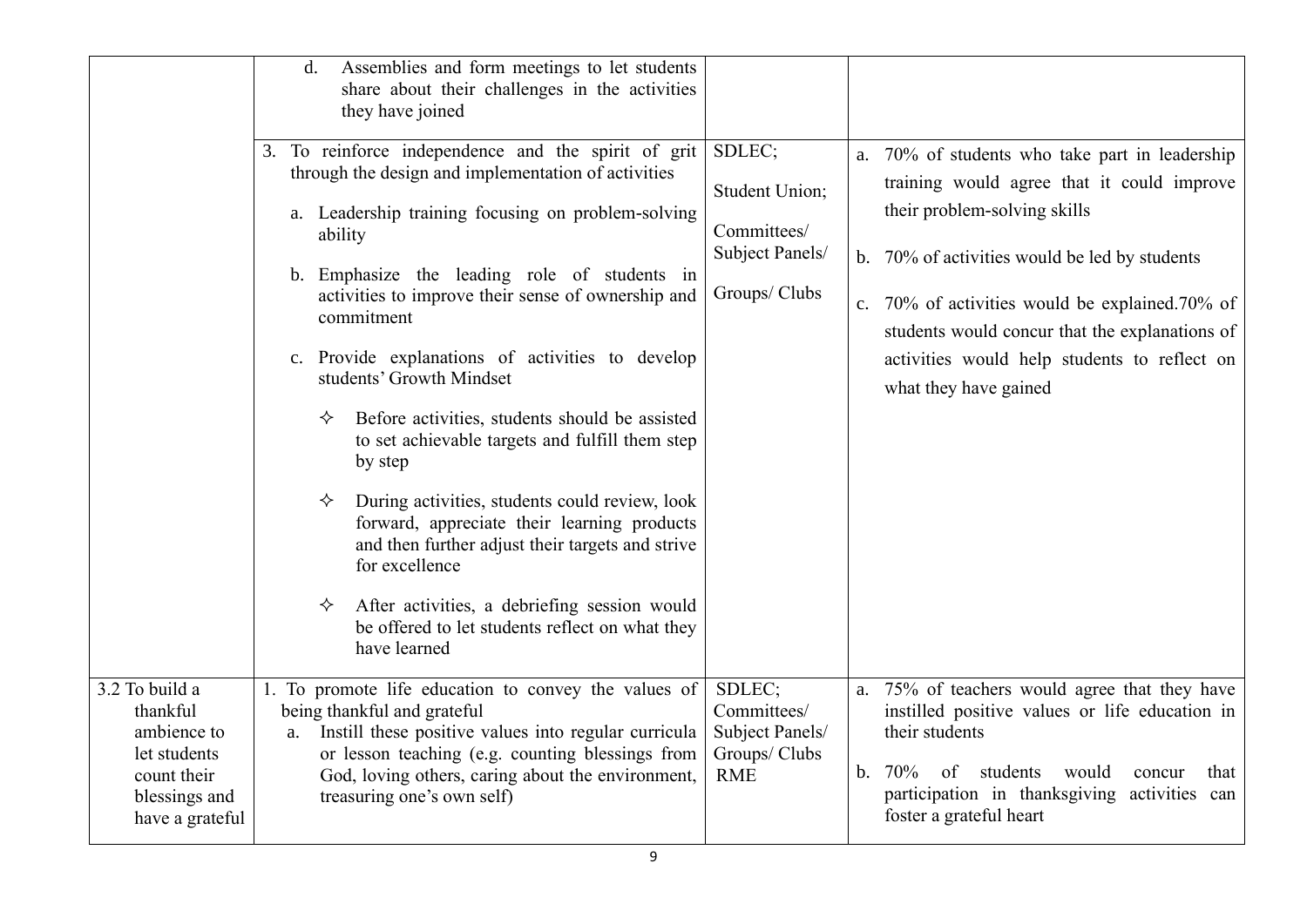| heart to face<br>difficulties | activities<br>F.1<br>life<br>education<br>Hold<br>b.<br>(e.g.<br>Benediction, Brother and Sister Thanksgiving                                                                                                                                                                                                  |                                                                                    |                                                                                                                                                                                                                                            |
|-------------------------------|----------------------------------------------------------------------------------------------------------------------------------------------------------------------------------------------------------------------------------------------------------------------------------------------------------------|------------------------------------------------------------------------------------|--------------------------------------------------------------------------------------------------------------------------------------------------------------------------------------------------------------------------------------------|
|                               | Ceremony, F.4 Volunteer Team Thanksgiving<br>Ceremony, F.6 Adulthood ceremony)                                                                                                                                                                                                                                 |                                                                                    |                                                                                                                                                                                                                                            |
|                               | To build a thankful ambience and teach students to be<br>thankful<br>Build a thankful ambience: for example, in form<br>a.<br>teacher periods, students could share with others<br>their thankful events and record those events in<br>their weekly journals. They could also hold<br>thanksgiving activities. | SDLEC;<br>Form Teachers<br>Affairs<br>RME<br>LS, CYC<br><b>Student Union</b><br>GC | a. 70% of teachers and students would agree that<br>a thankful ambience is being built in the<br>campus<br>b. 70% of teachers and students would agree that<br>participation in voluntary work can let<br>students engage in thankful acts |
|                               | Teach students to be thankful, for example<br>$\mathbf{b}$ .<br>Service (e.g. F.2 & F.4 voluntary work)<br>Caring activities (e.g. Love and Care Week,<br>F.6 supporting activities)<br>Thanksgiving activities (e.g. parent and<br>✧<br>school staff thanksgiving activities)                                 |                                                                                    | c. 70% of teachers and students express that they<br>could show their love and care to others<br>through caring activities<br>d. 70% of students believe that the thanks giving<br>activities can help them to engage in thankful<br>acts  |

## Evaluation Methods/Tools:

1. School-based ASP Teachers' and Students' Questionnaires; APASO; SHS

2. Evaluation Reports of each Subject Panel and committee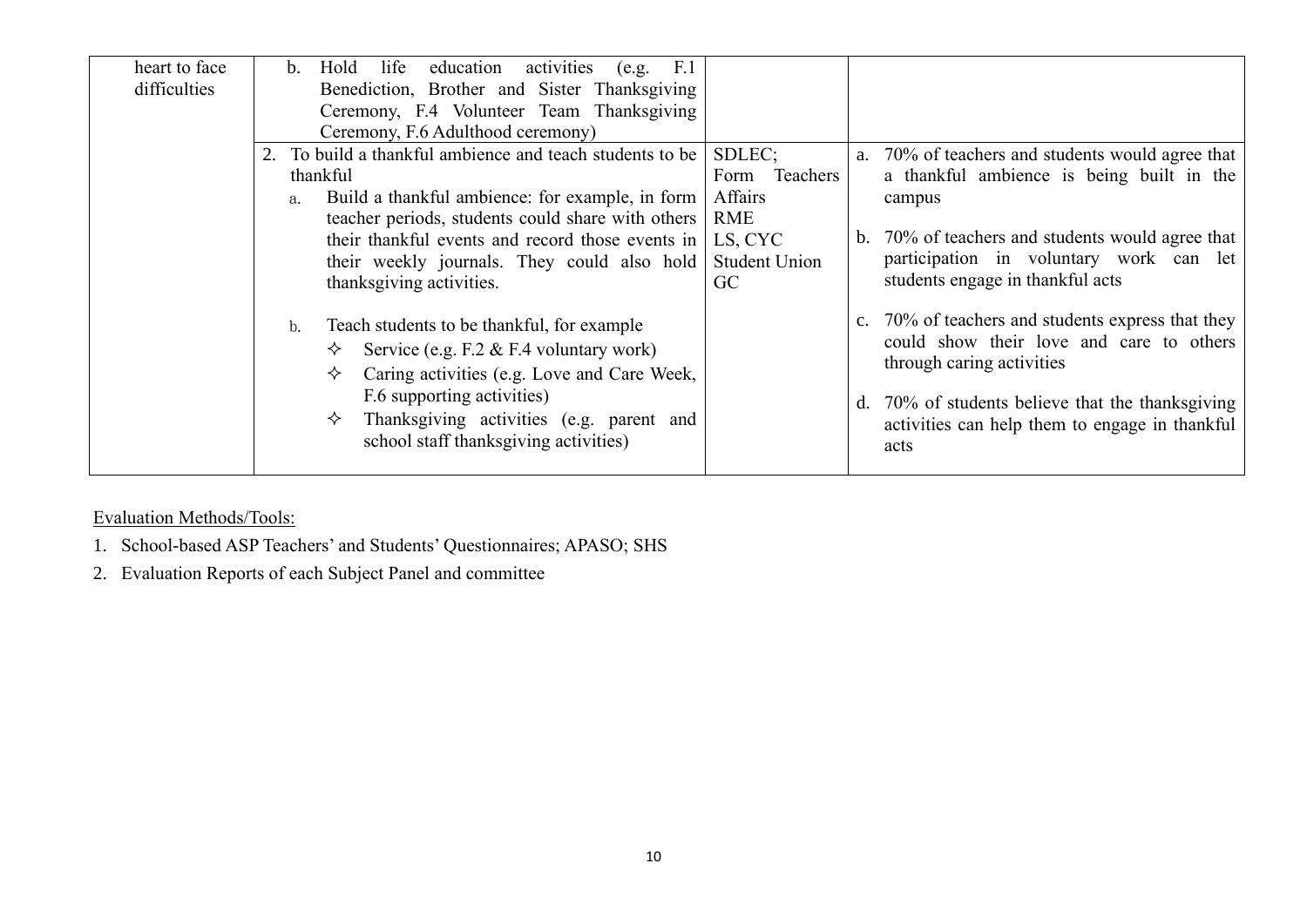#### 沙田循道衞理中學 **2021-2022** 年度校務計劃

**1.** 主題

同創 共享 齊探索;堅毅 感恩 共成長

- **2.** 關注事項
	- **i.** 強化自主學習能力,增強自學共學能量
	- **ii.** 推動體驗式學習,活用知識,提升創意解難能力
	- iii. 培養堅毅及感恩精神,建立學生無懼挫敗,擁抱挑戰的態度
		- **1.** 具體計劃及內容

#### 關注事項一:強化自主學習能力,增強自學共學能量

| 目標                                           | 策略及行動計劃                                                                                                                                                                       | 負責單位                             | 成功指標                                                                                                                                          |
|----------------------------------------------|-------------------------------------------------------------------------------------------------------------------------------------------------------------------------------|----------------------------------|-----------------------------------------------------------------------------------------------------------------------------------------------|
| 1.1 強化自學能<br>力,建立學生<br>自覺、主動、<br>積極的學習<br>態度 | 1.培養學生「確立目標、積極實踐、定時檢討、適時改<br>進」的學習態度<br>a. 透過班主任課、班主任時間、週會早會及閱讀<br>材料建立學生確立目標、積極實踐、建立自<br>覺、主動積極的學習態度。<br>b. 設立星期五「學思課」,為學生締造空間,在<br>安靜環境中促進反思學習:學會自處及自我審<br>視,尋找學習意義,發掘人生方向。 | 學術發展組<br>班主任事務組<br>早會週會組<br>閱讀小組 | 70%老師及70%學生認同「學思課」能為<br>a.<br>學生締造空間,在安靜環境中學會自處及<br>自我審視,尋找學習意義,發掘人生方<br>向。<br>70%學生及老師認同透過班主任課、班主<br>b.<br>任時間、週會早會及閱讀材料有助建立學<br>生強化自學的學習態度。 |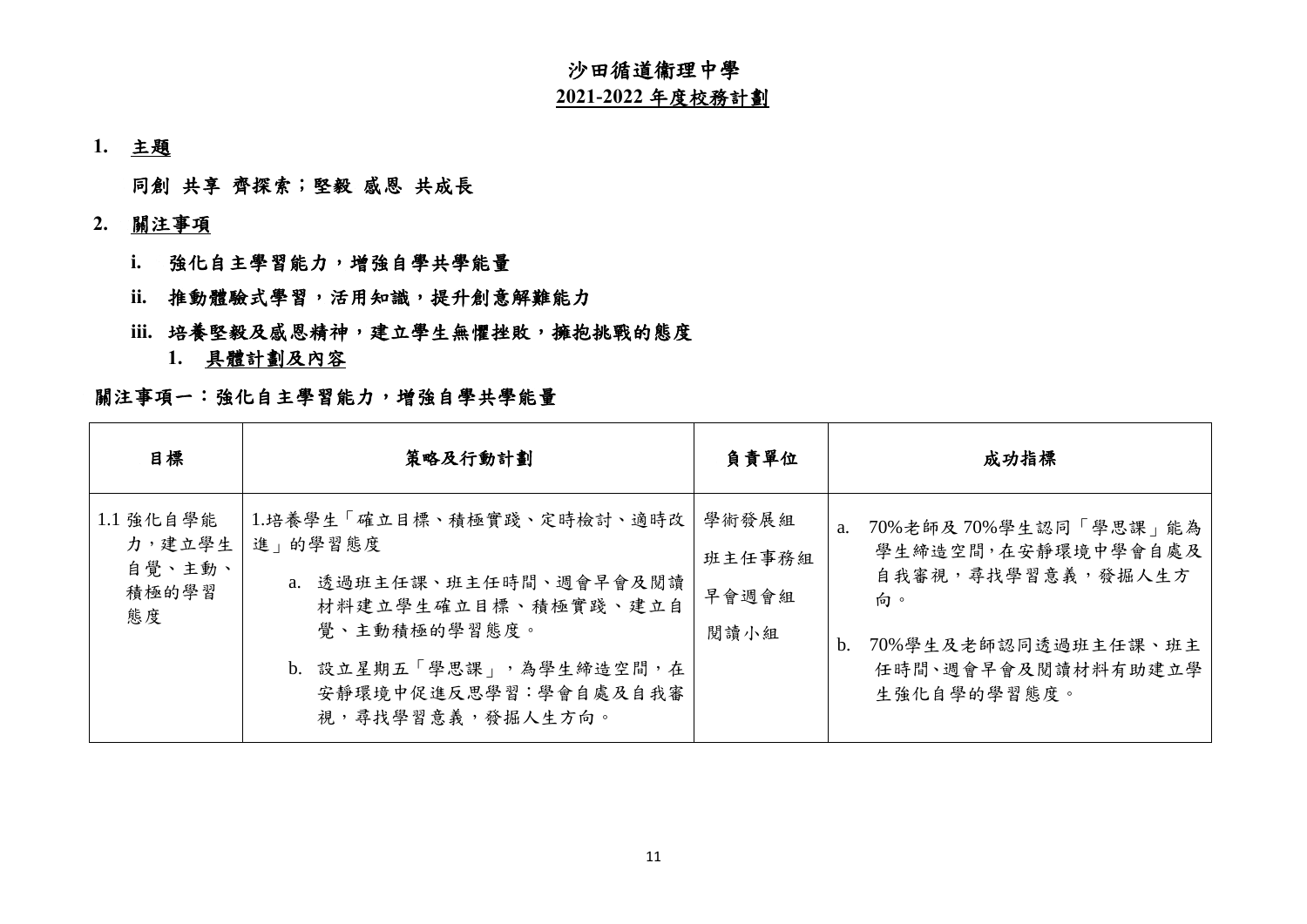| 2. 強化學生自主學習能力,各科<br>a. 裝備學生不同的自我調節學習策略,培養學生<br>課前預習習慣、摘錄課堂重點及網上搜索資料<br>能力,並協助初中學生善用BYOD。<br>b. 各科進度表均明確標示培養自學能力的各種方<br>式(如上述)及有關方式的計分方法。<br>c. 設計及優化跨語文學習活動及跨課程閱讀活<br>動。                          | 學術發展組<br>各學科<br>閲讀小組        | a. 70%學生及老師認同課前預習習<br>慣、摘錄課堂重點及網上搜索資料有<br>助強化學生自主學習能力,初中學生<br>亦能善用 BYOD。<br>b. 各科進度表均明確標示培養自學能<br>力的各種方式及有關方式的計分方<br>法;科任老師根據教學進度培養學生<br>自學能力。<br>c. 優化跨語文學習及跨課程閱讀的活<br>動,能促進學生自我調節學習。 |
|---------------------------------------------------------------------------------------------------------------------------------------------------------------------------------------------------|-----------------------------|----------------------------------------------------------------------------------------------------------------------------------------------------------------------------------------|
| 3. 提升學生的主動性及減低學生測驗焦慮,各科<br>a. 調節各級課業的質量,清晰不同課業的目標,<br>如:<br>● 預習以提升學習興趣為主;<br>● 堂課以拆解難題為本;<br>● 家課以鞏固為先<br>b. 調節每日評估規模、數量, 如:<br>√ 初中不多於兩個小測一個默書;<br>√ 高中每日不多於兩個小測或默書<br>c. 按學生不同能力及需要, 推動成立同儕學習圈 | 學術發展組<br>各學科<br>資優小組<br>輔導組 | a. 70%學生認同各科在課業(預習課、<br>堂課、家課)的安排能增強學生的主<br>動性及減低學生測驗焦慮。<br>b. 70%學生認同各科在評估的安排減低<br>學生測驗焦慮。<br>c. 參與者認同成立同儕學習圈能增強學<br>生共學能量,提升學習信心。                                                    |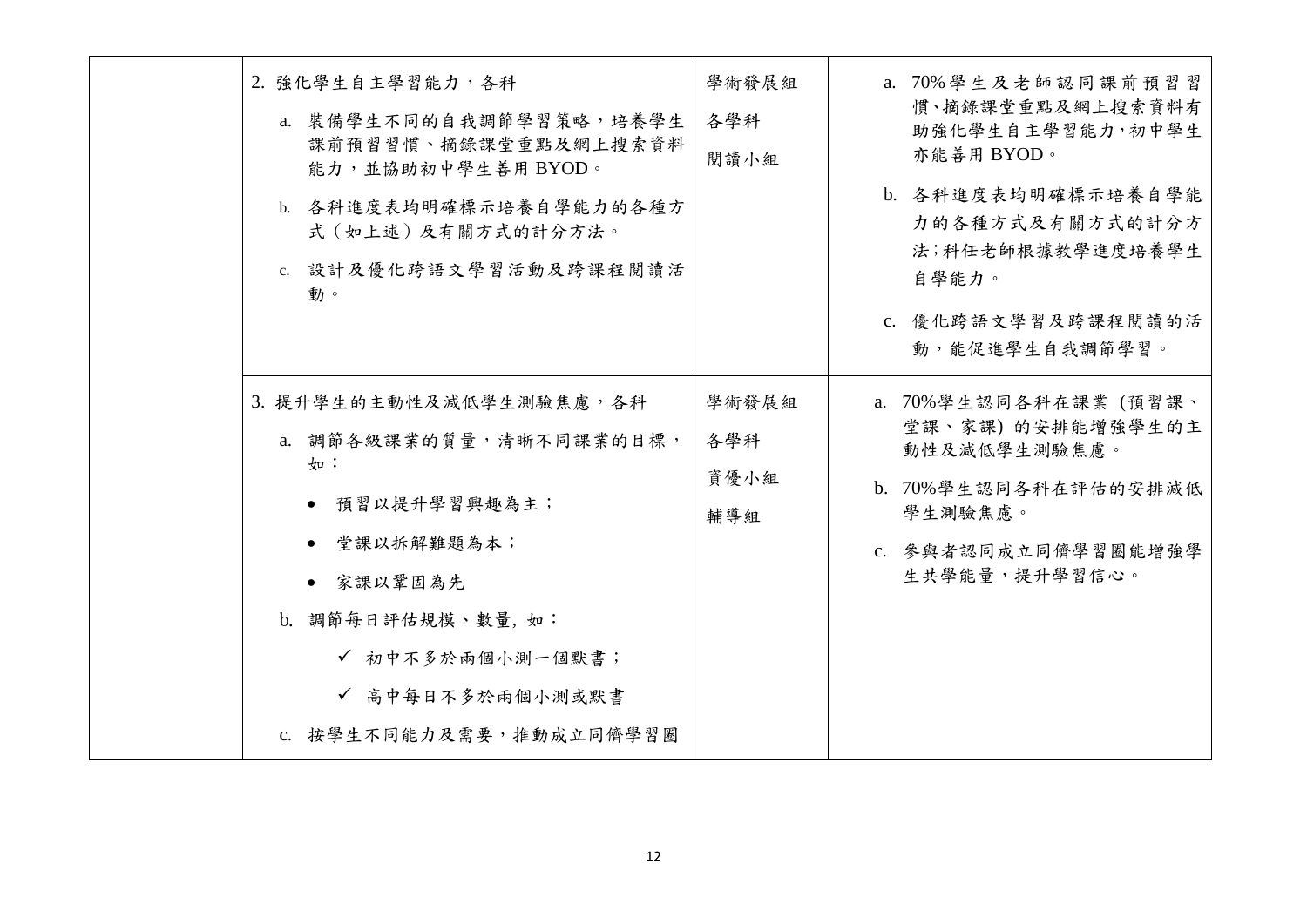| 1.2 增強共學能<br>量,以提升<br>學習信心,<br>滿足感及成<br>功感 | 1. 優化教學,促進協作學習,探究學習及共同建構知<br>識,各科<br>a. 運用電子互動的教學工具如學習軟件, 電子學<br>習平台等,讓學生共同參與有意義的協作活動。<br>b. 經常展示學生協作學習成果。<br>c. 於初中,舉辦促進跨學科學習活動或專題研習。 | 學術發展組<br>各學科<br>班主任事務組<br>資訊科技組 | a. 70%老師經常運用電子互動教學工<br>具,如學習軟件,電子學習平台讓學生<br>共學,促進協作學習,探究學習及共同<br>建構知識。<br>70%老師及學生:<br>b. 認同展示同學共學成果,能增強學生共<br>學能量,提升學習信心、滿足感及成功<br>感。<br>c. 同意跨科學習活動或專題研習促進探<br>究學習,共同建構知識,強化自主學習<br>能力。 |
|--------------------------------------------|----------------------------------------------------------------------------------------------------------------------------------------|---------------------------------|-------------------------------------------------------------------------------------------------------------------------------------------------------------------------------------------|
|                                            | 2. 繼續在初中推動學生自攜電子學習工具(BYOD),營<br>造良好的電子學習環境<br>a. 各科初中課堂上,善用 iPad 及互動電視,促進<br>學生參與,進行有意義的電子學習協作活動。<br>b. 強化資訊教育及素養。                     | 資訊科技組<br>各學科<br>電腦科<br>資源組      | a. 各科初中在其課堂上有運用 iPad 及互<br>動電視進行學與教,70%老師及學生同<br>意電子學習促進學生學習。<br>b. 70%學生認同資訊教育能切合電子學<br>習需要。                                                                                             |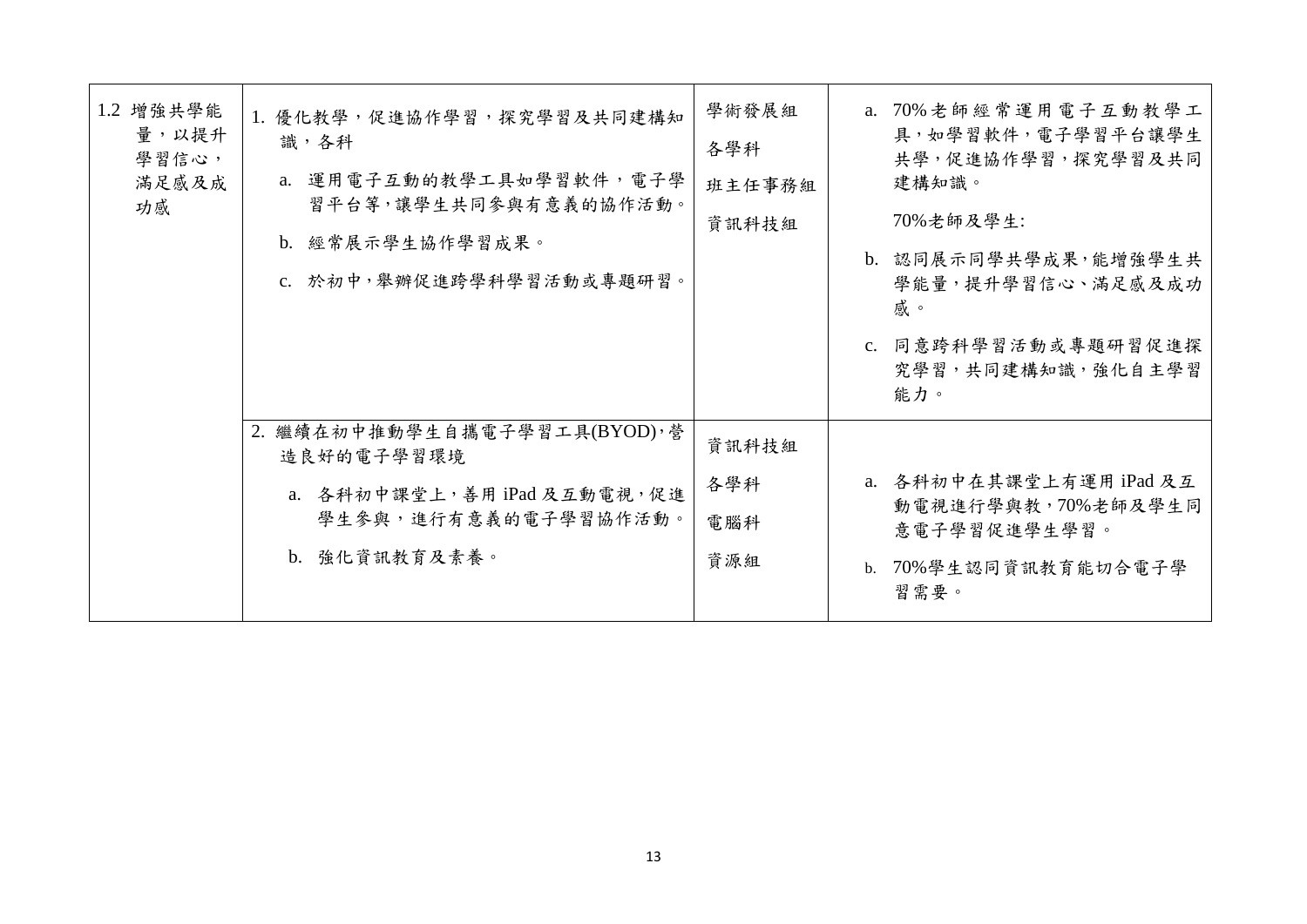## 關注事項二:推動體驗式學習,活用知識,提升創意解難能力

| 目標                                                                    | 策略及行動計劃                                                                                                                                                                                                                                                                                                                                     | 負責單位                                      | 成功指標                                                                                                       |
|-----------------------------------------------------------------------|---------------------------------------------------------------------------------------------------------------------------------------------------------------------------------------------------------------------------------------------------------------------------------------------------------------------------------------------|-------------------------------------------|------------------------------------------------------------------------------------------------------------|
| 2.1 增加體驗學<br>習活動,深<br>化學生應用<br>知識及聚焦<br>解難能力,<br>持續學生五<br>大基要學習<br>經歷 | 1. 各科組課程,引入適切體驗學習活動,讓學生能學<br>以致用、用以致學,反思價值,深化學習知識,聚<br>焦於解難技巧、發揮創意及持續創作。<br>a. 各單位把體驗學習的構思及活動清晰列明在課<br>程進度表或工作計劃內<br>b. 持續學生五大基要學習經歷,例如:<br>I. 德育及公民教育<br>貧窮與關懷體驗學習活動(人文學科:中二級惜食堂<br>社區體驗)<br>II. 智育發展<br>a. 真實語境 (英語、普通話科)<br>b. 大自然體驗、野外考察(地理、生物、物理科、<br>科學科)<br>c. 企業精神營商體驗 (企會財科、經濟科)<br>d. 科學實驗, STEM 實作體驗、探究發明(科學展<br>覽,科學比賽或 STEM 周) | 學術發展組<br>各科/組/學習<br>領域<br>全方位學習組<br>課外活動組 | a. 各科各級舉辦體驗學習活動全年最少<br>2次。<br>b. 70%學生同意體驗式學習活動,能讓<br>學生學以致用、用以致學,反思價值,<br>深化學生應用知識,解難能力及持續<br>學生五大基要學習經歷。 |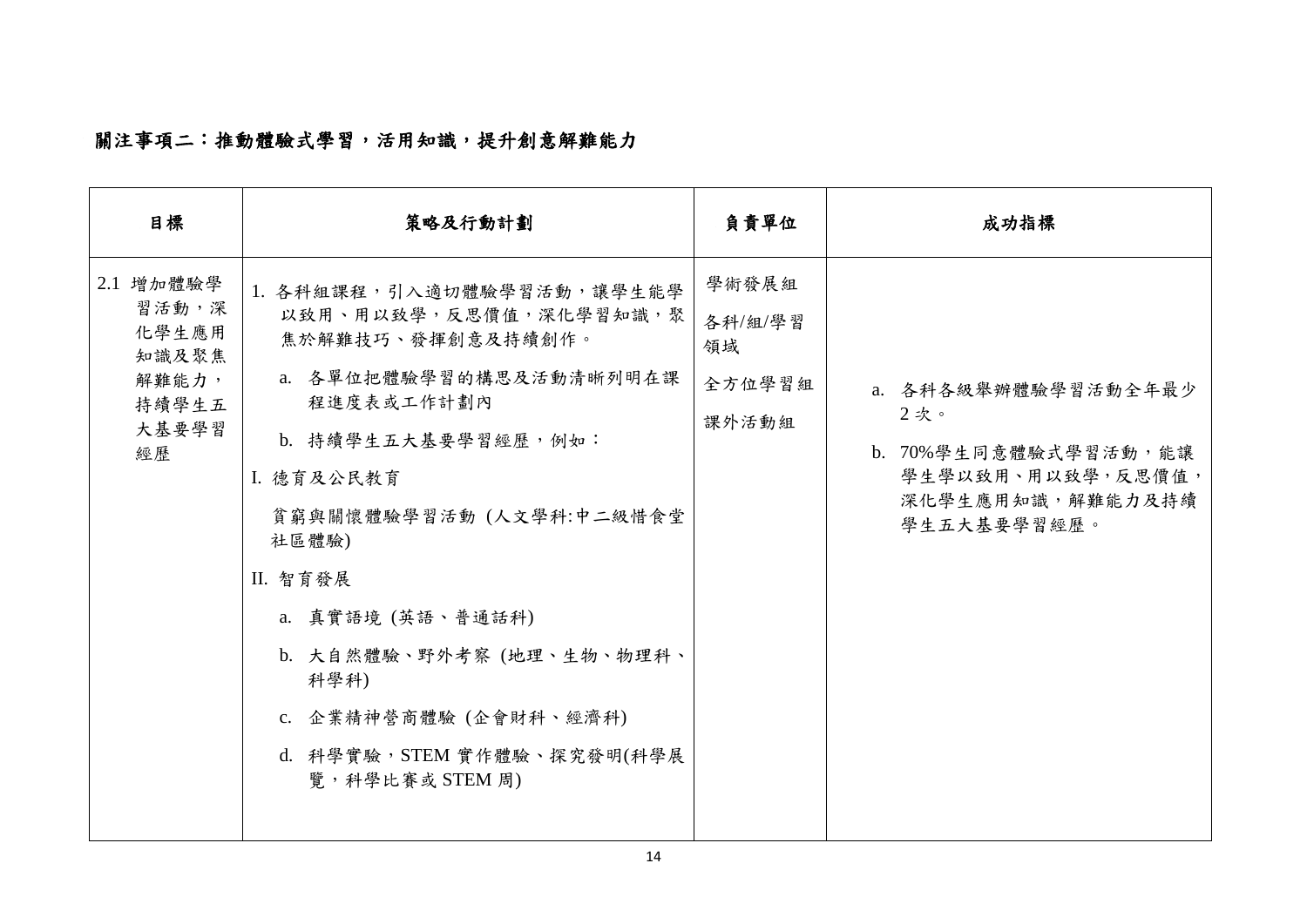| III. 社會服務服務體驗                                                                                                                               |                                                                                                                  |
|---------------------------------------------------------------------------------------------------------------------------------------------|------------------------------------------------------------------------------------------------------------------|
| - 宗教德育、生活與社會跨科合作計劃                                                                                                                          |                                                                                                                  |
| IV. 體藝發展                                                                                                                                    |                                                                                                                  |
| a. 體育體驗(體育科、課外活動組)                                                                                                                          |                                                                                                                  |
| b. 藝術體驗 (音樂、視覺藝術科、課外活動組)                                                                                                                    |                                                                                                                  |
| V. 職業導向體驗活動                                                                                                                                 |                                                                                                                  |
| a. 職場體驗(升學及就業輔導組)                                                                                                                           |                                                                                                                  |
| b. 應用學習科目初試體驗活動                                                                                                                             |                                                                                                                  |
| 3. 成立全方位學習組,規劃、統整及協調全校知識為<br>本及課外活動,以發揮協同效應<br>a. 全方位學習組<br>◆ 規劃初中體驗活動,豐富學生學習經歷,包<br>括:中一級試後活動日之社會服務體驗;中<br>二級 (星期五) 一小時的「體驗學習課」;中<br>三級境外遊 | a. 70%老師及學生認同體驗學習課豐富<br>學生學習經歷,並能擴闊學生視野,提<br>升應用知識及解難能力,反思價值等<br>b. 70%老師滿意體驗活動安排及全校大<br>型活動日期、時間、場地及對象的協調<br>安排 |
| b. 課外活動組加強協調各科組全校大型活動日<br>期、時間、場地及對象的安排                                                                                                     |                                                                                                                  |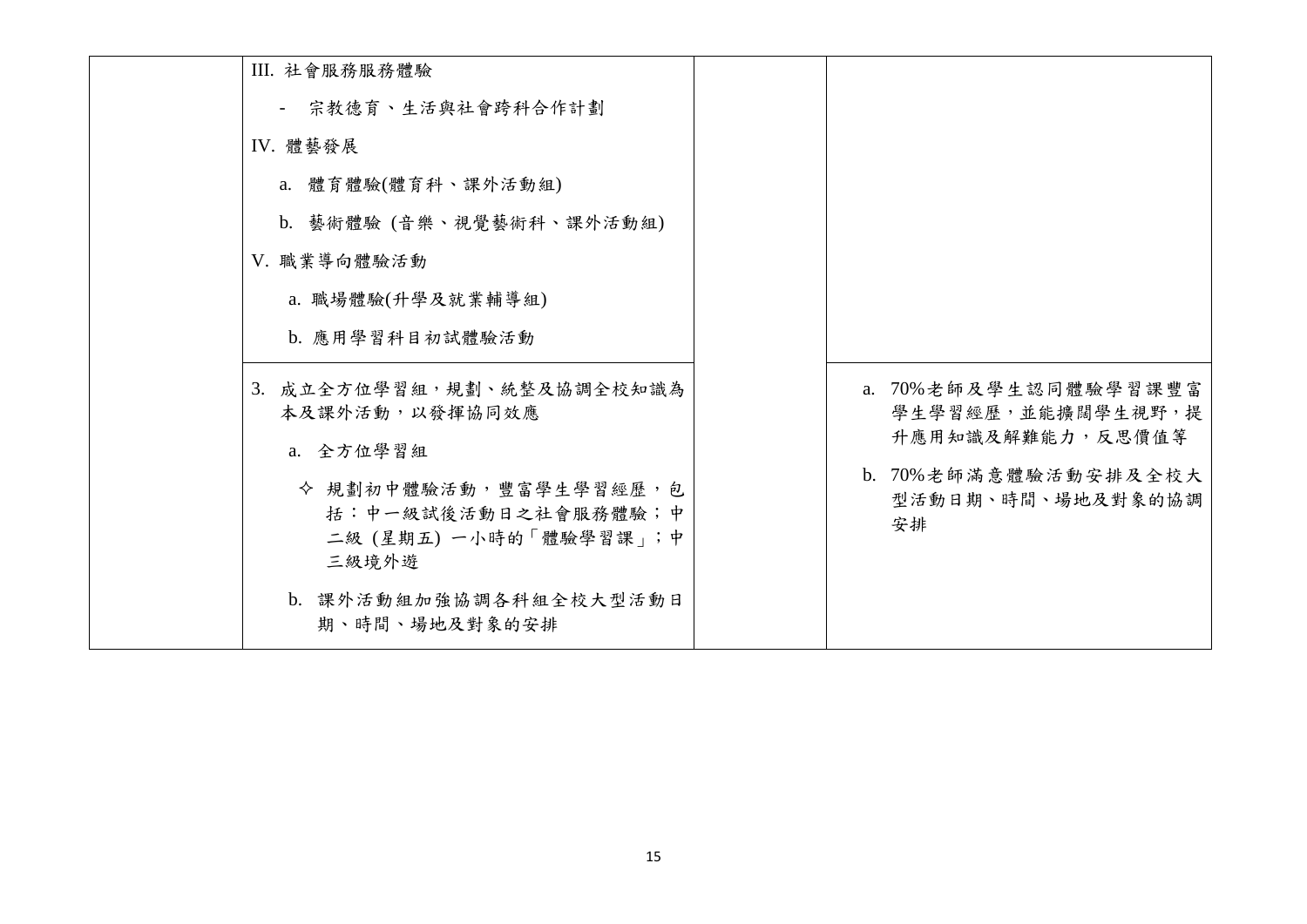## 關注事項三:培養堅毅及感恩精神,建立學生無懼挫敗,擁抱挑戰的態度

| 目標                                                                  | 策略及行動計劃                                                                                                                                                                                                                                                                                                                                                                                              | 負責單位                           | 成功指標                                                                                                                                                                                                                                                                                        |
|---------------------------------------------------------------------|------------------------------------------------------------------------------------------------------------------------------------------------------------------------------------------------------------------------------------------------------------------------------------------------------------------------------------------------------------------------------------------------------|--------------------------------|---------------------------------------------------------------------------------------------------------------------------------------------------------------------------------------------------------------------------------------------------------------------------------------------|
| 3.1 強化堅毅精<br>神,培養「成<br>長心態 , 讓<br>學生重視努<br>力及建立擁<br>抱挑戰、無懼<br>挫敗的態度 | 1. 培養學生學習信心、恆毅力及減低學生測驗焦慮<br>a. 課堂內傳遞「成長心態」及恆毅力的核心信息<br>- 人人皆能學,我信你做得到<br>成功的關鍵,不在天賦與智商,而是熱情和努<br>力<br>訂立有意義的目標及有計劃地持續不斷地練<br>習,能力便會提昇<br>- 讓學生知道錯誤或失敗是學習過程的一部分,<br>鼓勵無懼挫敗,學習從錯誤中總結經驗,在改<br>善中體驗進步<br>過程所得比最終結果重要<br>b. 透過人物生命故事等,讓學生學習憑藉堅毅的精<br>神,勇敢地克服挑戰和挫折,面對困難亦能努力<br>不懈<br>c. 教學上強化「成長心態」及恆毅力<br>協助學生訂立適切(較能力略高)的學習目標,鼓<br>勵同學擁抱挑戰<br>協助學生訂定實踐目標的具體方法<br>教導學生科本學習方法,加強學生自學能力<br>設計激發學習熱情的課堂及伸延教材 | 學生成長及生<br>命教育組各學<br>科<br>教師發展組 | 70%老師及學生在學習上重視努<br>a.<br>力,學生能在改進錯誤中進步。<br>b. 70%學生認為學科裏不同人物能作<br>為處世做人的榜樣,激勵他堅定和有<br>毅力地面對困難。<br>c. 70%學生同意教學及課業計設有助<br>加強其學習熱情和信心<br>d. 70%學生認同老師教授的科本學習<br>策略及方法有助掌握所學。<br>e. 70&學生認同有信心處理各科難點。<br>70%學生認同老師的回饋適切,有助<br>f.<br>建立測考信心。<br>g. 在批改時,肯定學生優異之處同時,<br>亦須指出需要改進之處,兩者皆列為<br>觀簿項目 |
|                                                                     |                                                                                                                                                                                                                                                                                                                                                                                                      |                                |                                                                                                                                                                                                                                                                                             |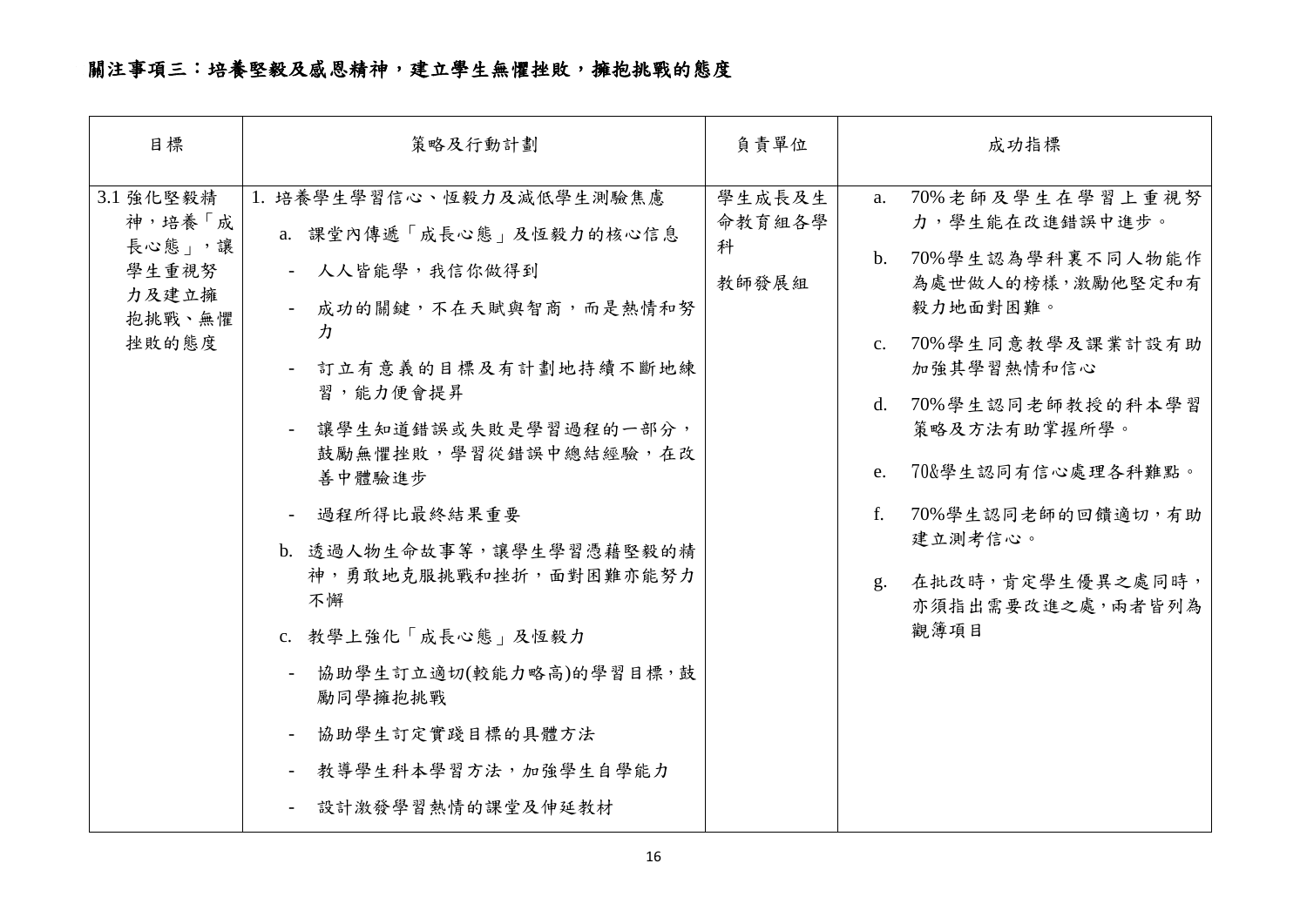| 提供適切的支援予學習遇到困難的同學,如:拆<br>解概念、分層教材等<br>- 教導學生學習策略,處理課題難點,協助學生<br>掌握及應用所學,提升學生的學習效能感<br>- 引導學生追求並接受挑戰<br>d. 各科在課業及評估上,多用正面具體的回饋,強<br>化學生努力的價值<br>在批改時,肯定學生優異之處,及指出需要改<br>進之處,建立學生應對測考的信心<br>- 肯定及讚賞學生的努力、學習策略和行動<br>- 就學生「做得好」和「還沒做到」的地方,給<br>予學生明確的評語,並提供改進的方法及機會。 |                          |                                                          |
|-------------------------------------------------------------------------------------------------------------------------------------------------------------------------------------------------------------------------------------------------------------------|--------------------------|----------------------------------------------------------|
| 2. 透過持續訓練的活動,加強學生自律精神,鼓勵友伴<br>同行及共同面對挑戰<br>鼓勵環邨長跑、陸運會及水運會的參與者訂立<br>a.<br>個人目標,持續訓練,體驗堅毅精神。                                                                                                                                                                        | 學生成長及生<br>命教育組<br>各科組    | a. 70%學生同意透過體育項目的持續<br>訓練,能加強堅毅精神                        |
| b. 於全級性活動 (如:中一歷奇日營、中三遠足活<br>動、中四成長營、中五失敗體驗活動等)的設<br>計,強調友伴同行,加強學生面對困難的決心。                                                                                                                                                                                        | 各學會<br>體育科<br>訓導組<br>輔導組 | b. 70%學生同意參與全級性的活動有<br>助加強友伴同行的體驗<br>c. 學生在持續訓練的活動有70%出席 |
| c. 鼓勵學生恆常出席持續訓練的活動(如:各項比<br>賽、校隊、課外活動),鍛練學生持續不懈的自<br>律精神。<br>d. 透過早會、週會、班聚會等,讓學生分享於活<br>動中,面對挑戰、挫敗及克服困難等的經驗。                                                                                                                                                      | 週會早會組<br>班主任             | 率<br>d. 70%學生同意能從同學的分享中學<br>習如何面對成敗得失                    |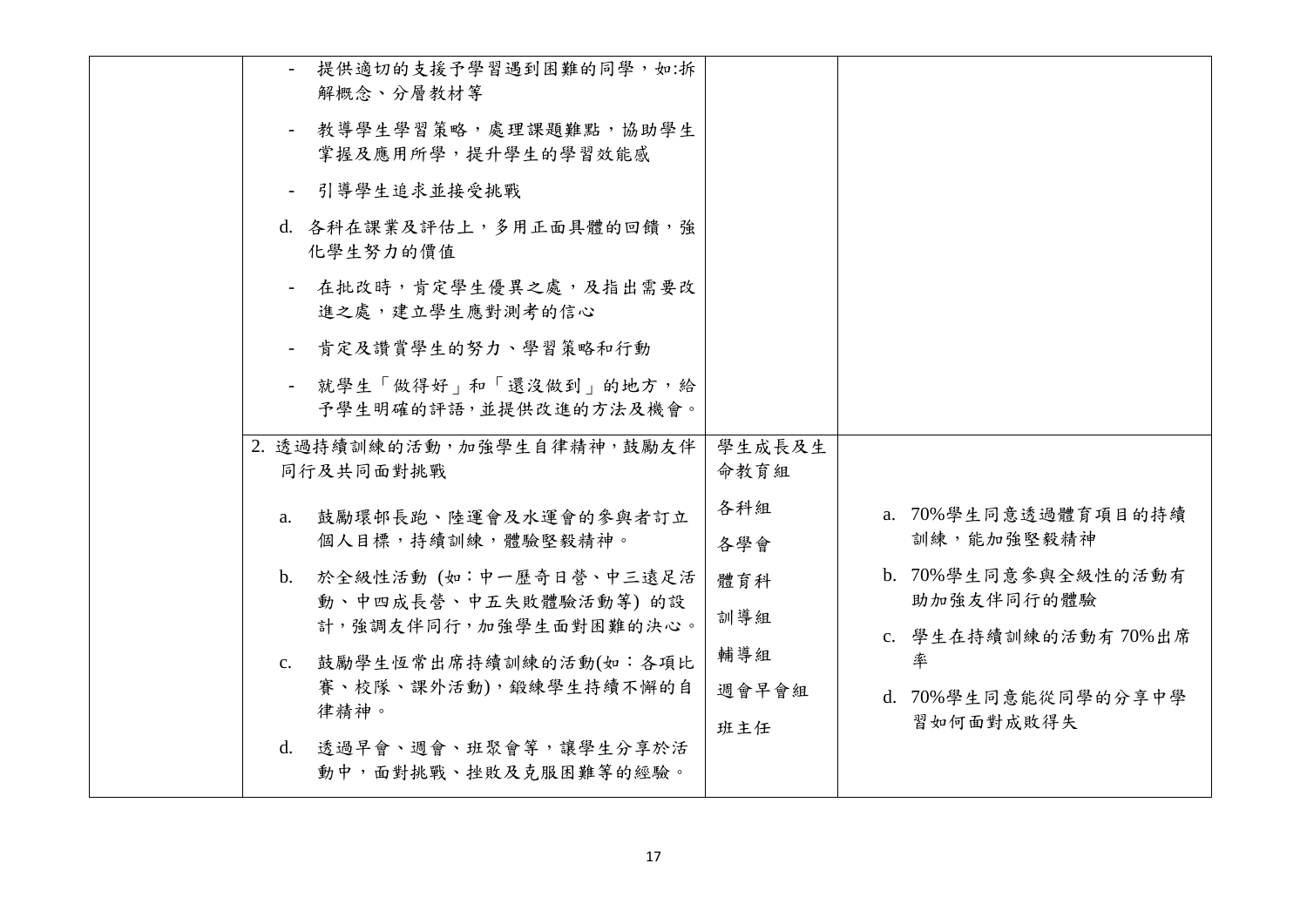|                | 3. 科組在活動設計及推行上,肯定過程中的努力,培養<br>「成長心態」,強化自主及堅毅精神。                  | 學生成長及生<br>命教育組 | a. 從參與領袖訓練學生的問卷中,70%<br>學生認同訓練有助提升解難能力         |
|----------------|------------------------------------------------------------------|----------------|------------------------------------------------|
|                | a. 透過領袖訓練,加強學生解難能力                                               | 各科組            |                                                |
|                | b. 加強學生於活動中的主導角色,提升學生對活                                          | 課外活動組          | b. 70%老師及學生認同學校活動的籌<br>備工作多由學生主導               |
|                | 動的擁有感及投入感                                                        | 學會, 學生會,       |                                                |
|                | c. 提供活動的解說,培養「成長心態」                                              | 班主任事務組         |                                                |
|                | 活動前,協助學生訂立具挑戰性且能力可及的<br>$\blacksquare$<br>目標,並循序漸進實踐             |                | c. 70%的活動老師有提供活動前後解<br>說 70%學生同意活動解說有助學生<br>反思 |
|                | - 活動中,作出回顧及展望,肯定成果,並讓學<br>生修訂目標,努力改進                             |                | 過程所得;70%學生有為參與活動訂<br>立 目標及努力實踐                 |
|                | 活動後,作總結解說,讓學生反思過程所得                                              |                |                                                |
|                | 鼓勵學生為參與活動訂立目標,並努力實踐,<br>$\overline{\phantom{a}}$<br>體驗持續努力、克服困難。 |                |                                                |
| 3.2 營造感恩的      | 1. 推動生命教育,讓學生建立知恩、感恩的價值觀,讓                                       | 學生成長及生         | a. 75%老師表示有在教學中強化生命                            |
| 校園氛圍,<br>培養學生愛 | 學生發現和珍視內在的生命價值和外在的生命資<br>源。                                      | 命教育組           | 教育                                             |
| 己愛人的精          | 課堂教學融滲「數算主恩(天)、關愛他人(人)、<br>a.                                    | 各科組            |                                                |
| 神              | 愛護大地(物)、珍愛自己(我)」等價值觀。                                            | 宗教德育科          | b. 70%學生認同參與感恩的活動能培<br>養感恩的心                   |
|                | b. 透過生命教育活動(如:中一祝福禮、兄姊感謝                                         | 輔導組            |                                                |
|                | 禮、中四義工兵團感恩禮、中六成人禮等)加強<br>知恩、感恩的情意教育。                             |                |                                                |
|                |                                                                  |                |                                                |